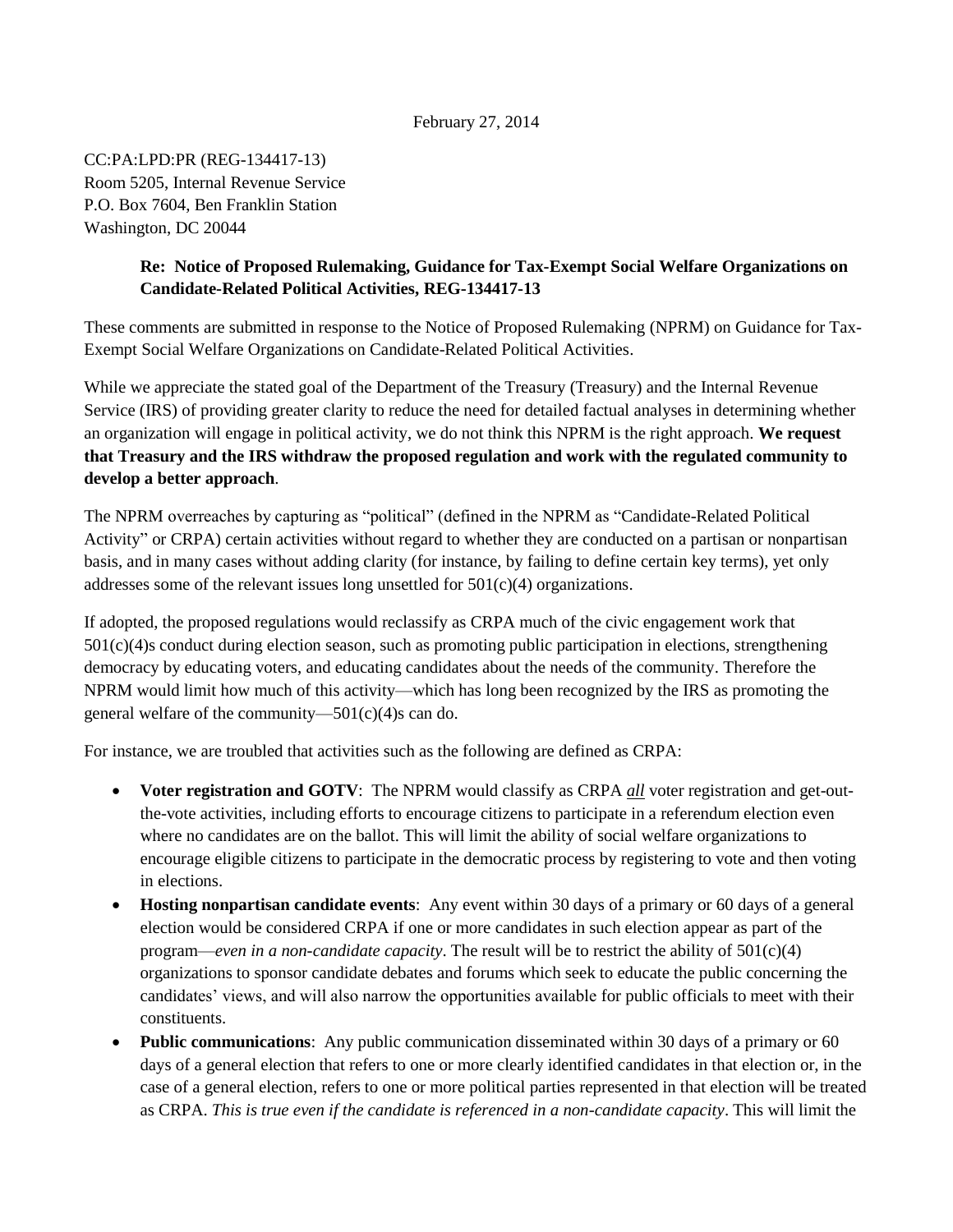ability of 501(c)(4)s to communicate on many policy-related issues in a wide array of communications, including websites, newspapers, magazines, paid advertising, and any other communication that reaches or is intended to reach more than 500 persons. The NPRM abandons the carefully reasoned distinctions between political and legitimate policy advocacy communications the IRS adopted in earlier rulings.

- **Grants and transfers to 501(c) organizations**: The NPRM considers as CRPA any gift, grant, subscription, loan, advance, or deposit of money or anything of value to any organization described in 501(c) that engages in CRPA, unless the contributor obtains a written statement that the grantee does not engage in CRPA and the contribution is subject to a written restriction that it not be used for CRPA. This proposal is far more restrictive than current law, and could significantly deter legitimate social welfare activities by  $501(c)(4)$  organizations. For instance, grantees may be uncertain about their future plans and reluctant to certify they will never engage in CRPA activities. Moreover, the full amount of the grant will be treated as CRPA regardless of the amount of CRPA actually conducted by the grantee organization. In addition, it would deter many  $501(c)(4)$ s from transferring funds to  $501(c)(3)$  organizations that are engaging in nonpartisan, charitable activities now considered CRPA for  $501(c)(4)$ s. These  $501(c)(3)$ organizations, already absolutely prohibited from engaging in partisan political activities, would not be able to certify that they do not engage in any CRPA.
- **Judicial and executive branch appointments**: Activities seeking to influence nominations and appointments to executive and judicial branch positions are deemed to be CRPA. There is no legal basis for broadening the definition of candidate beyond elected public office, and in fact doing so completely ignores the Service's longstanding position, formally stated in Notice 88-76, that such activities do not constitute participation or intervention in a political campaign.

The NPRM states that Treasury and the IRS are considering whether the "primary" standard in the current regulations should be changed and if so, whether it should be redefined to incorporate an "insubstantial part" test. Treasury and the IRS should not use this NPRM to restrict the amount of political activity that 501(c)(4)s may undertake. Congress has chosen over many years and on numerous occasions not to limit the amount of political campaign activity that may be undertaken by  $501(c)(4)$  organizations under the IRS' long-standing "primary" purpose" standard. Treasury and the IRS should not therefore revise the primary purpose test for political activity in the current regulation.

Finally**, we strongly recommend that Treasury and the IRS adopt the same sets of rules for defining political campaign activity for 501(c)(3) and 501(c)(4) organizations**. Having two sets of definitions of political campaign activity would only lead to confusion and misunderstanding in the regulated community, especially among the many small and mid-sized organizations that cannot afford to retain legal counsel. However, we do not support applying the new restrictive definition of CRPA to  $501(c)(3)$ s; rather, this provides another reason for rejecting the far-reaching definition of CRPA set forth in the NPRM for  $501(c)(4)s$ .

For all of these reasons, we urge Treasury and the IRS to withdraw the NPRM and work closely with the regulated community (whether through public hearings, new rulemakings, or other avenues) to determine the best way to address the issues raised in this NPRM.

Respectfully submitted,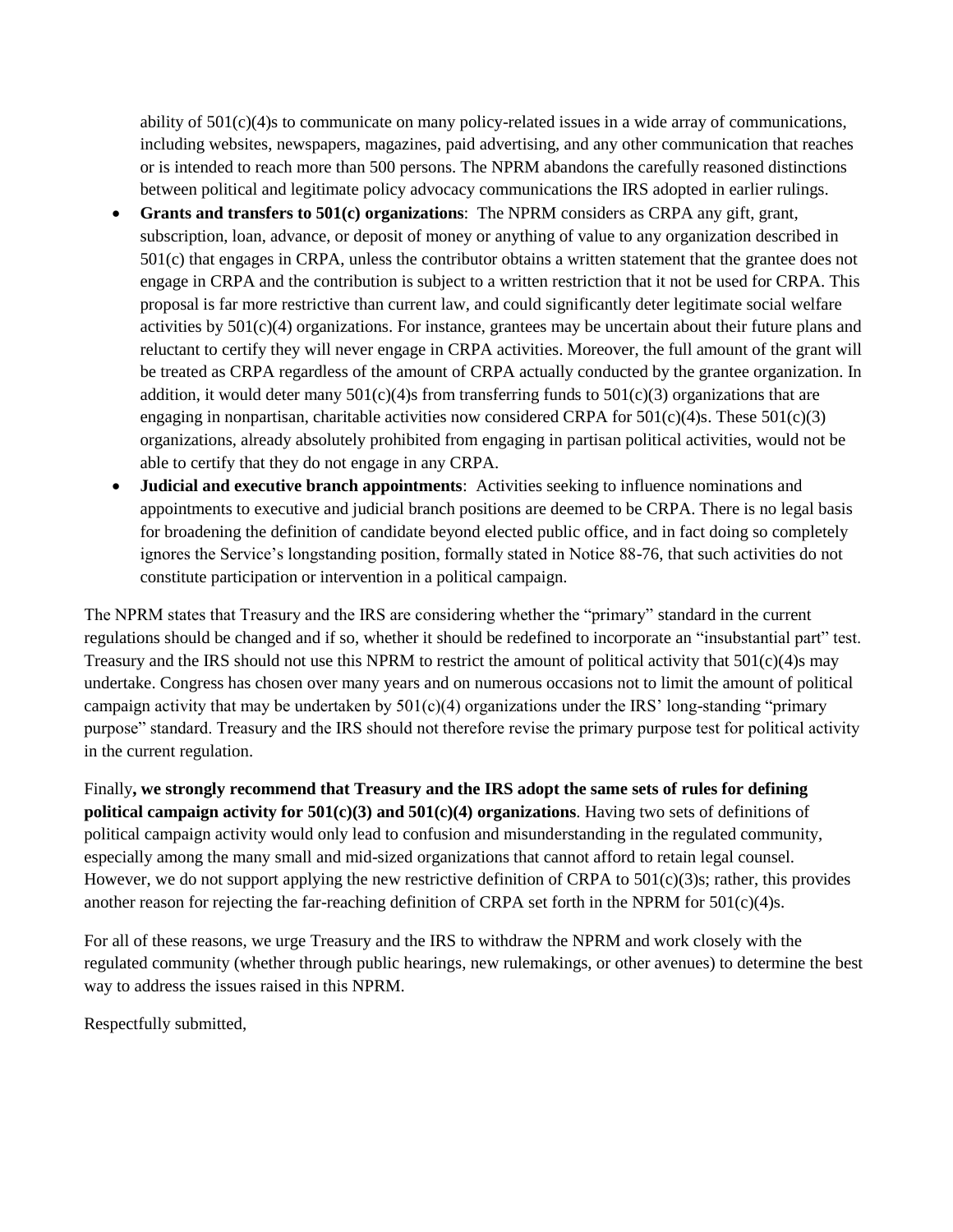#### **Organizations joining in comments**

Alliance for Justice Alliance for Justice Action Campaign Action for the Common Good America Votes American Association of University Women (AAUW) American Federation of Teachers, Washington Americans for the Arts Action Fund APACE Arizona Advocacy Network Asian Pacific Self-development and Residential Association (APSA) Chicago Coalition for the Homeless Center for Inquiry Center for Popular Democracy Change Lab Solutions Colorado Nonprofit Association DC Children and Youth Investment Trust Corporation Donors Forum Environmental Working Group EWG Action Fund Faultline Foundation Feminist Majority Georgia Equality Human Rights Campaign Jewish Alliance for Law & Social Action Lydia B Stokes Foundation Maine Association of Nonprofits Maine Women's Lobby Manes and Tails Organization Maryland Nonprofits Maternal and Child Health Access MichUHCAN Ms. Foundation for Women MoveOn.org Civic Action NAACP National Voter Fund NARAL Pro-Choice America National Disability Rights Network National Employment Lawyers Assn National Committee for Responsive Philanthropy NETWORK, A National Catholic Social Justice Lobby Nevada Conservation League OneAmerica Votes Peace & Justice Action League PICO Action Fund PICO National Network PLACE Practitioners Leveraging Assets for Community Enhancement Planned Parenthood Action Fund Population Action International ProGeorgia ProgressNow Nevada Action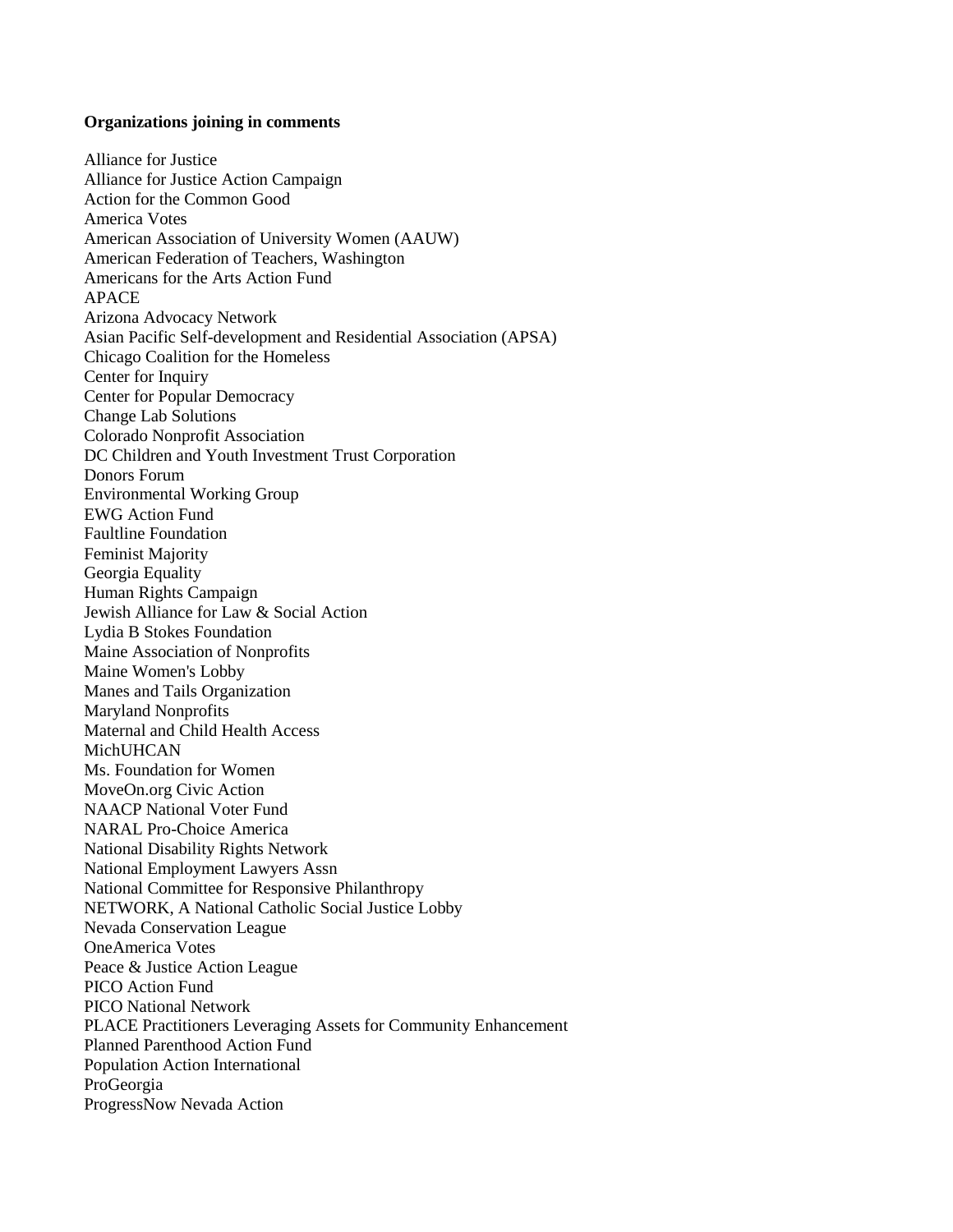Social Impact Law Stand for Children Leadership Center Statewide Poverty Action Network Texas Campaign for the Environment The Corridor Counts The Micah Project The Partnership for Working Families The Voter Participation Center The Washington Bus Tides/The Advocacy Fund Utahans Against Hunger Washington CAN! Washington Public Campaigns Wild Swan Resources Women's Voices Women Vote Action Fund

## **Individuals (institutional affiliations may be provided for identification purposes only)**

Sharon Maeda, 21 PROGRESS Linda Meric, 9to5 & National Association of Working Women Wana Stephens, American Association of University Women Kristen Zehner, AFSCME Retirees Local Maryann Martindale, Alliance for a Better Utah Rochelle Rubin, Alpern Family Foundation Inc. Herman Martinez, American Friends Service Committee Janine Motta, Animal Protection League of NJ Randy Harrison, American Postal Workers Union Mireya Reith, Arkansas United Community Coalition Timmy Lu, Asian Pacific Environmental Network Action Sharon Gillespie, Austin Community College Tirso Moreno, Bert and Mary Meyer Foundation Vincent Newman, BTU AFT Local 1975 Renata Brillinger, California Climate and Agriculture Network (CalCAN) Lola Young, California Senior Legislature John Furman, Central New York Citizens in Action, Inc. Le Tim Ly, Chinese Progressive Association Risha Jamison, Citizen Engagement Lab Christopher Lee, CL Enterprises Elizabeth Allen, Coalition of Community Groups Janet Hill, Coalition of Labor Union Women Eugenia Colon, Colon & Associates, LLC Mariana Moore,Contractors' Alliance of Contra Costa Charles Smith, Co-operate Colorado Richard Heaning, CWA 1104 Sue Udry, Defending Dissent Foundation Keally Cieslik, Direct Action for Rights & Equality James Thomas, Duke University Martin Bourque, Ecology Center Sondra Haltom, Empower the Vote Texas Steve Box, Environmental Stewardship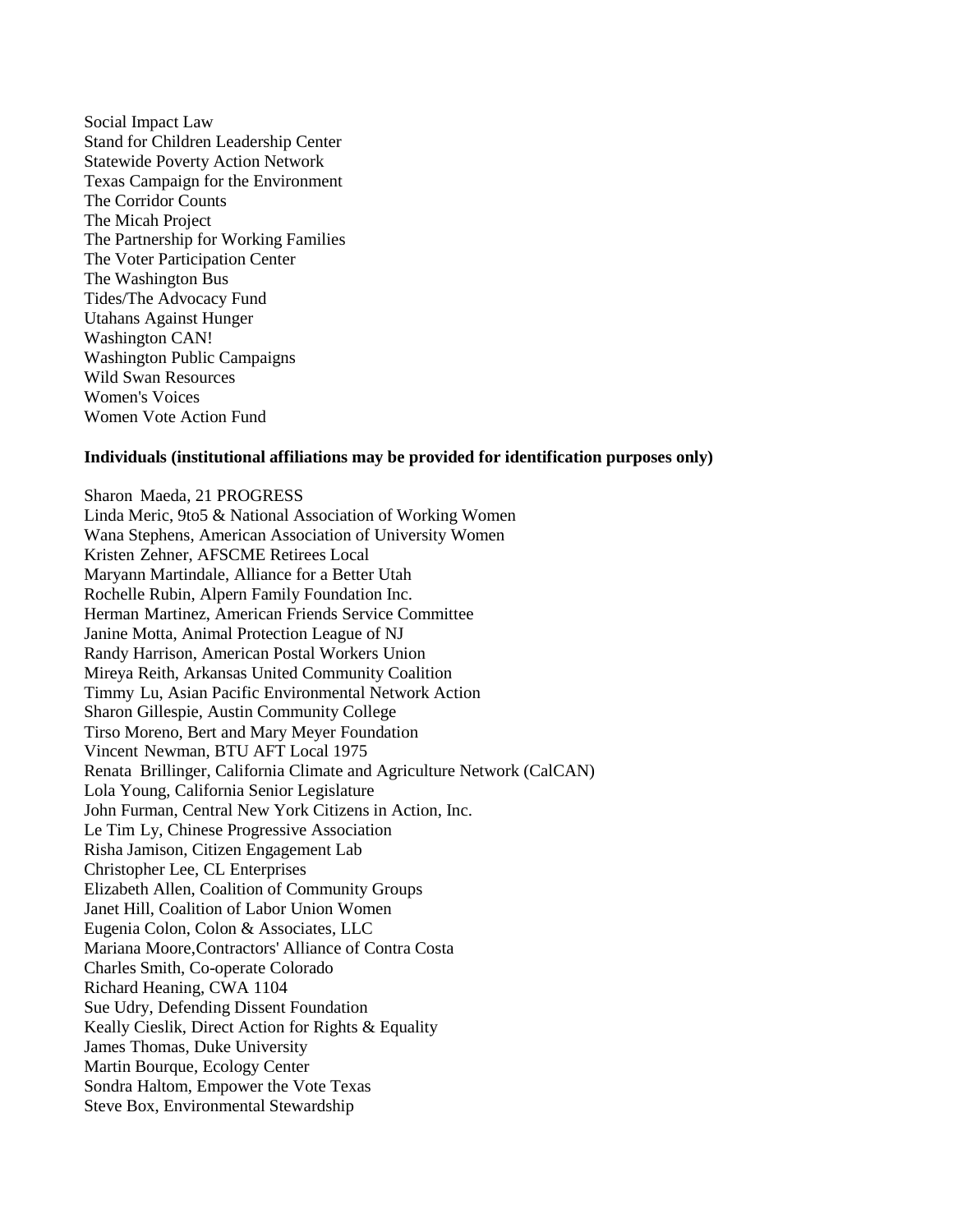Eva Paterson, Equal Justice Society Sandy Oestreich, Equal Rights Alliance Carrie Evans, Equality Maryland Tim Heberlein, Florida Consumer Action Network Elizabeth Buckley, FOCUS-Orlando Lane Brooks, Food & Water Watch Lani Shaw, General Service Foundation Michael McKnight, GHHI Angela Smith, HEAL Tony Mrsich, High Techniques Rian Van Leauven, IDAHO AFL-CIO Michael Tomczyszyn, Jefferson Union High School District Vivienne Spector, League of Women Voters of Abington-Cheltenham-Jenkintown Deloris Manny, McHenry County Citizens for Choice Bradford Brown, Miami Dae NAACP, Democratic Committeeman Miami Bob Tracy, Minnesota Council on Foundations Mary Ochs, MKO Consulting Services William Lawless, MSPCC Elissa Menconi, NASW Vincent Patti, NASW, AAA, ABIP Fred Nadelman, National Association of Social Workers Carole Levine, National Council of Jewish Women Daniel Espinosa, National People's Action Campaign James Hemm, New Jersey Association on Correction Sandra Jones, NNFP Bett Sundermeyer, No Kill Houston William Rowe, North Carolina Justice Center Joseph Bishop, Opportunity Action Priscilla Atwood, PAX CHRISTI Jerry Pena, PICO United Florida Anna Scholl, ProgressVA Tim Little, Rose Foundation Patricia Kallsen, SAIL Linda Cowan. Save Our Cumberland Mountains Ryan Wilson, South Carolina Equality Stan Fitzgerald, St. Francis of Assisi Catholic Community Leslie Weber, Stand for Children Beth Dannhardt, Triumph Treatment Services Randy Knop, Turcotte, Inc. Richard Abel, UCLA Mira Nair, University of Cambridge Elizabeth Iglesias, University of Miami School of Law Heather Booth, USAction John, Utica Citizens in Action Michael Iannone, Jr, UTU Ms. Peterson, Virginia C.U.R.E. Jane Van Praag, Wilco Family Justice Alliance Sarah Nason, Win/Win Action Jennifer Epps-Addison, Wisconsin Jobs Now Julie Young, YWCA-NYC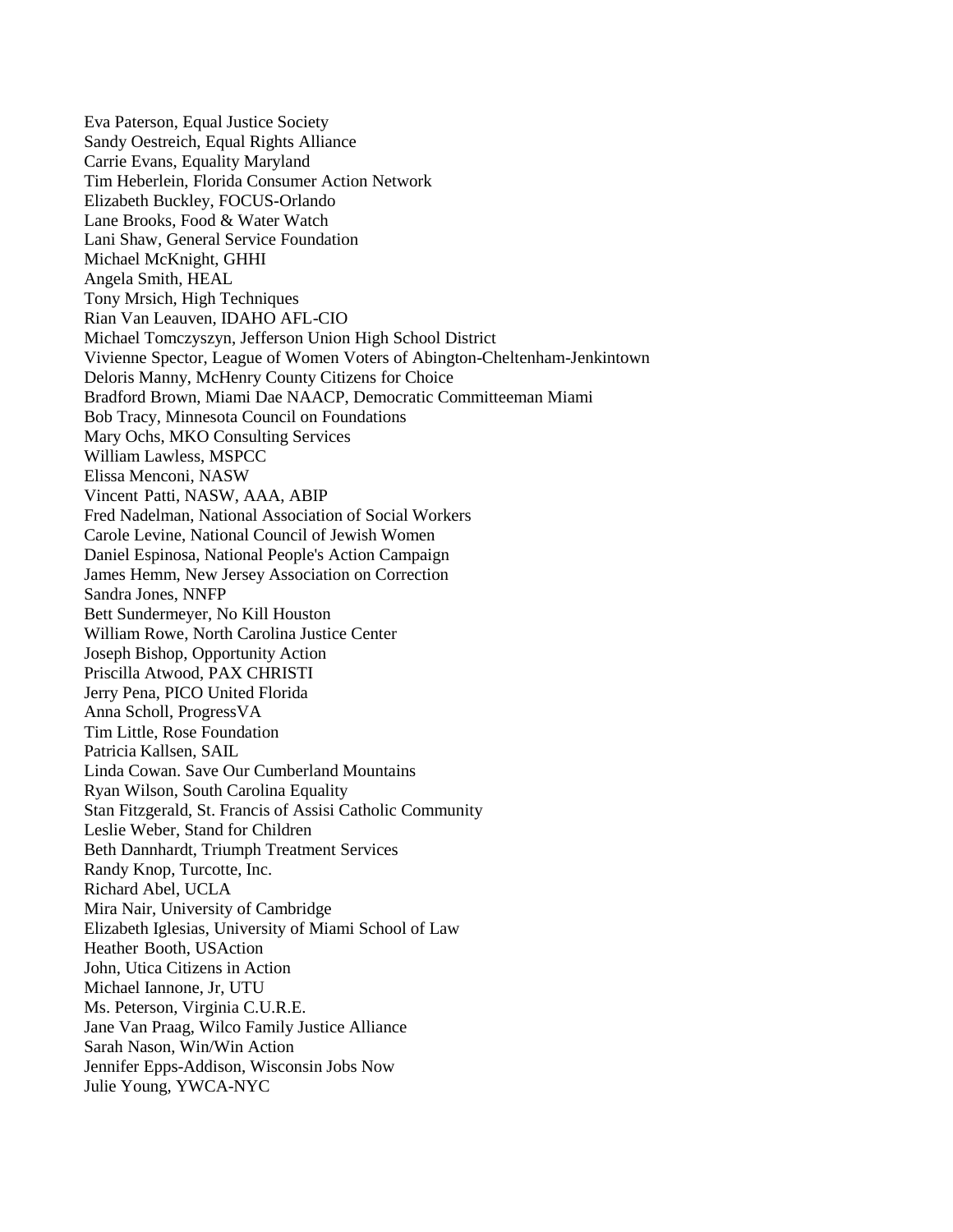## **Individuals**

Abby Levine Tina Horowitz LuRetta Fairman Alita DeMarco Nadia Sindi Stephen Sleeper Kevin Vaught Dale Peterson AngeliaDiGuiseppe Marie Fitzsimmons HowardStein Robert Madorran Carla Compton Jason Turuc William Gonzalez Lisa Hershey Achmad Chadran Carmen Ramirez Lori Mulvey Betty Kuhns BarbaraHicks Bill Kellogg Kate Villers Susan Bredau Donald Clark Harmon Burstyn Dana Hoffman Dorothy Donnell Jeff Schoenberg Ken Brucker Eric Bottomly Belen Seara Jenny Skoble Robert Whitney Bob Nace John Moore Susan Puscheck Nicole Juan Meryle Korn Sharon Dupree Sharon Powell Michael Evans Ronald Fairman Patricia Ceccarelli Edwin Morgado Owen Jones M Barrera-Martinez Kenneth Boyle Ken Goldsmith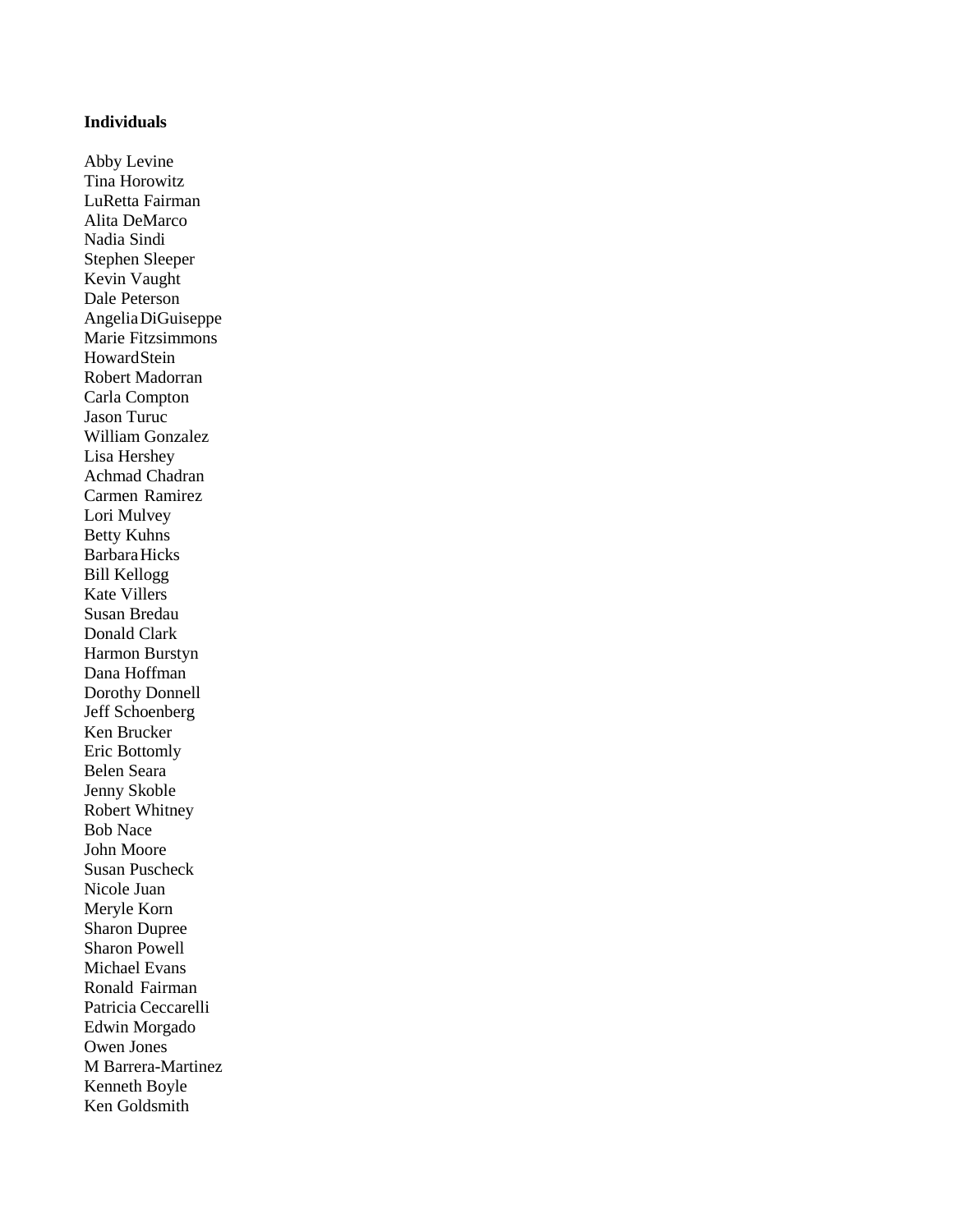Anna Roblin Eneshal Miller Mindy Bilderback Felix Fusco Judi Aronowitz Colleen Lobel Dianne Richardson M S Meyers Peter Harwood Bonnie Faith-Smith Gaile Carr Ted Neumann John Papandrea Tom Jackson Denise Hanley Coralie Carraway BeverlyJahn Terry Huey Robert Kalovsky Deb Holzem Carol Fruth Jill Ransom John Kirchner William McMullin Stephen Oviatt Jared Cornelia Henry Weinberg Lionel Ortiz Charles Wilson John Barbour Sandra Remick Floss Shahbegian Karen Shovein Ted Fishman Sondra Haltom Randy Silverman Lydia Garvey Sherman Kane Joanne Tioran Melissa Mikesell Elisa Cafferata Pamela Welch Dr. R. Heather Jaffan Rev. Steve Clunn Colleen Halley John Wade Mariah McKay Jenny Heinz Liza White Edwin Miller Laura Robinson